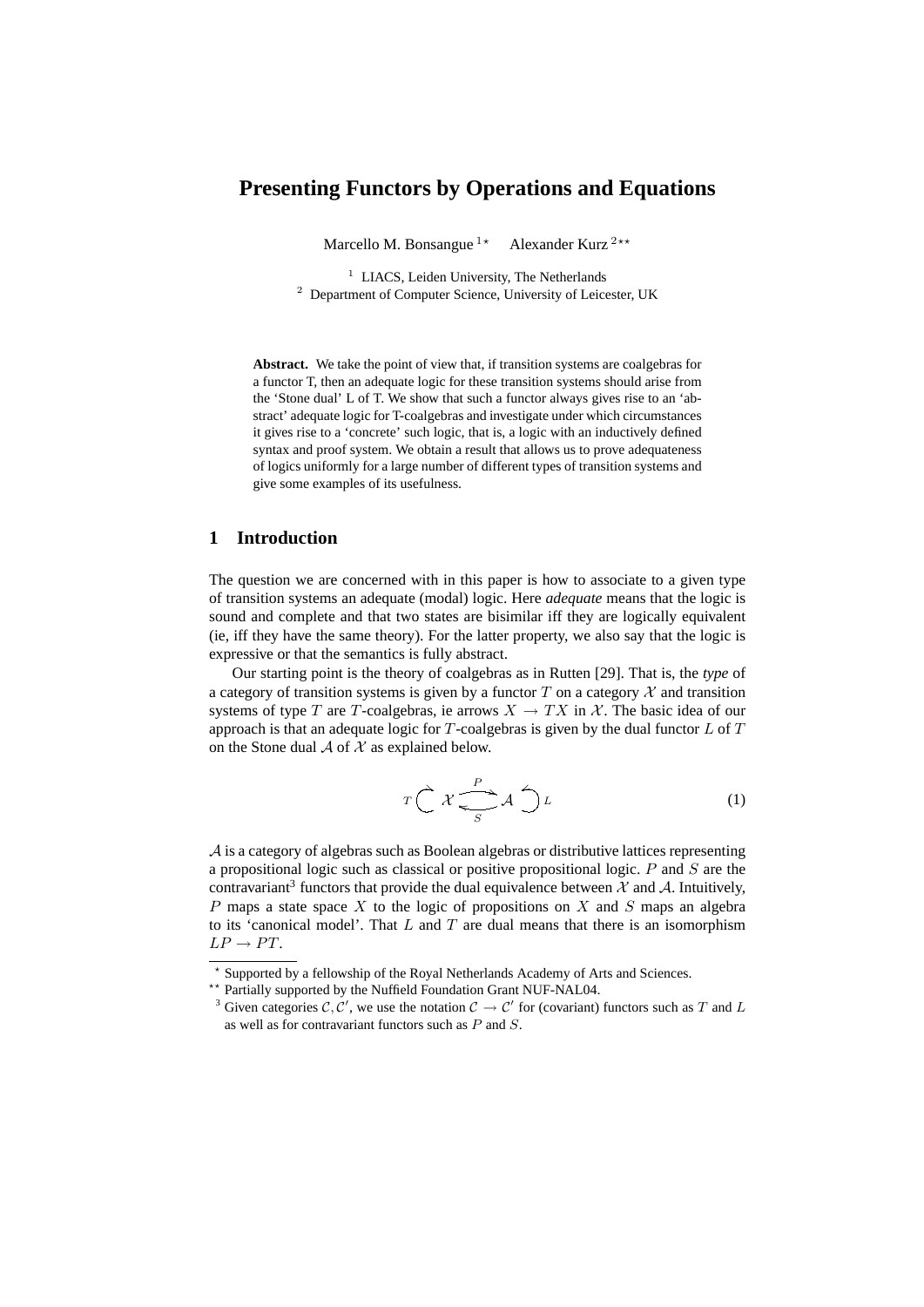The main contribution (Section 2) of the paper is the notion of a functor having a *presentation by operations and equations*. Theorem 15 shows that the category of algebras for such a functor is an equationally definable class of algebras (over Set). We then go on to show (Section 4) that, although the dual  $L$  of  $T$  gives rise to an adequate logic for T-coalgebras, the resulting logic is too abstract to be useful. In particular, inductively defined formulae, a logical calculus and a notion of (inter)derivability are still missing. But these are provided (Section 5) by a presentation of  $L$  by operations and equations. Theorem 27 shows how the operations give rise to modal operators, the equations to axioms and how the modal calculus is inherited from equational logic.

The notion of a functor being presentable by operations and equations is modelled on the notion of an algebra being presentable by generators and relations (reviewed in Section 2.1). This will be discussed in more detail now.

**Comparison with Work in Domain Theory.** The prototypical transition systems, called Kripke frames in modal logic, consist of just a set  $X$  and a relation  $R$  on  $X$ . Writing  $P$  for the operation that maps a set to its powerset,  $(X, R)$  can also be described by its 'successor map', or P-coalgebra,  $X \to \mathcal{P}X$ . P is a functor on the category Set of sets and functions and has analogues on many categories of topological spaces, including important categories of domains.  $P$  is then called powerspace, hyperspace or powerdomain.

It is well-known in domain theory that the dual of the powerspace on the corresponding category of algebras can be described using modalities  $\Box$  and  $\diamond$ . This goes back to Johnstone [12,13] where a dual of the powerspace, called Vietoris locale, is described. In case of distributive lattices [13, Section 1.8] anticipates the axiomatisation of positive modal logic by Dunn [10]. Winskel [32] used modalities to describe the powerdomain and Robinson [25] established the connection between the work in domain theory and that of Johnstone. Abramsky [1] extended these ideas to give logical descriptions of domains for a large number of other type constructors.

To position our contribution it will be useful to briefly summarise the work mentioned in the previous paragraph using our notation from Diagram (1). To describe a powerspace T on a domain—or more generally on a topological space— $X \in \mathcal{X}$ , one has to describe the effect of  $T$  on the topology of  $X$ . This can be done without reference to  $X$ , using only the algebraic properties of the topology of  $X$ : the topology of  $TX$  is given (up to canonical iso) by the algebra  $L(PX)$  which is freely generated by symbols  $\Box a, \Diamond a, a \in PX$  satisfying some 'relations' as eg  $\Box(a \land a') = \Box a \land \Box a'$ . To summarise, a logic for  $T$ -coalgebras is obtained by describing the dual  $LPX$  of  $TX$ using the *technique of generators and relations*: The modal operators arise from the generators and the axioms from the relations.

Our paper formalises the move from generators and relations to the modal logic. Let us explain what needs to be done. Going back to the example of the powerspace, we observe that  $\Box a$  is a formal symbol as a generator of  $LPX$ , but  $\Box$  is a unary operator in the modal logic. Similarly, as a 'relation'  $\square(a \wedge a') = \square a \wedge \square a'$  is a pair of terms, but as a logical axiom it is an equation where  $a, a'$  are variables. Moreover, but related, a logic is obtained from a presentation of  $LPX$  only if the presentation does not depend on X, that is  $LPX$  is given by the 'same' generators and relations for all X. The necessary step is to generalise the notion of an algebra being presented to the notion of a functor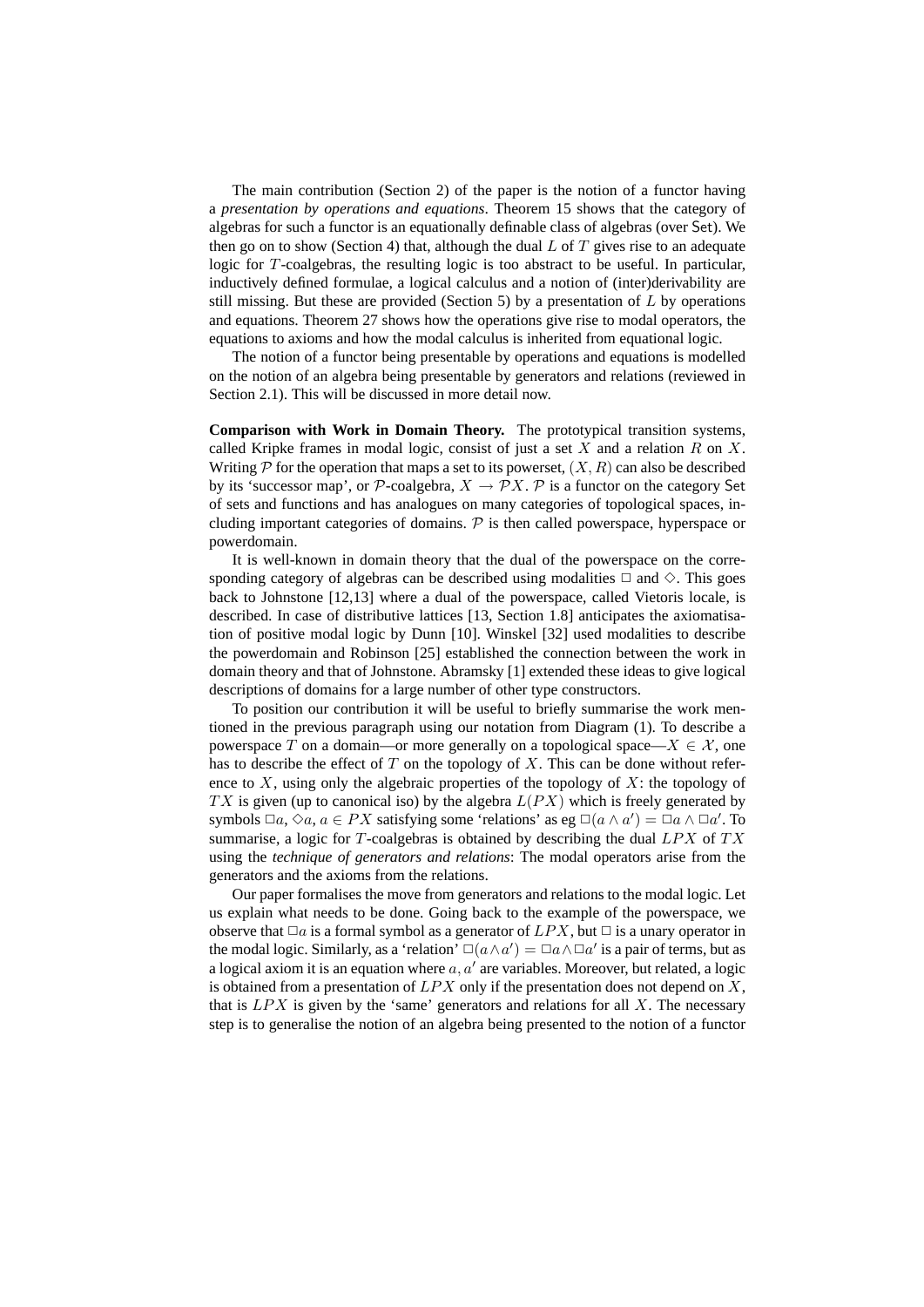being presented. As a consequence we obtain Theorems 15 and 27, which uniformly account for a large number of categories  $\mathcal X$  and functors  $T$ .

**Comparison with Work on Coalgebras.** Work on modal logic and coalgebras started with Moss  $[21]$  whose proposal works essentially for any functor T (on the category of sets), but does not provide the linguistic means to decompose the structure of  $T$ which is needed to allow for a flexible specification language. To address this issue, subsequent work as eg [19,28,11] restricted attention to particular classes of functors. Pattinson [23] showed that these languages arise from modal operators given by certain natural transformations, called predicate liftings. [16] showed that, furthermore, these languages correspond to functors  $L$  on the category BA of Boolean algebras. Here we address the opposite question of how to associate a logic to a functor L.

This paper can also be seen as a sequel to [7], where we proposed a general framework for logics of coalgebras based on Stone duality. A general adequateness result was proved for what we call here abstract logics and then, studying the case of the compact powerspace  $P_c$ , it was shown how to systematically obtain logics for coalgebras over different base categories by presenting the dual of  $P_c$  by generators and relations. But a formal description of the step from generators and relations to modal operators and axioms was left open.

**Acknowledgements.** We would like to thank the referees for valuable suggestions. The second author profited from discussions with Neil Ghani, Clemens Kupke and Jiří Rosický.

## **2 Presenting Functors by Operation and Equations**

This section defines what it means for a functor L on an algebraic category  $A$  to have a presentation by operations and equations. It is shown that, if  $L$  has such a presentation, the category  $\text{Alg}(L)$  of L-algebras is isomorphic to a category  $\text{Alg}(\Sigma, E)$  of algebras for a signature and equations and, moreover,  $\Sigma$  and  $E$  are obtained from the presentations of A and L in a modular way. Let us emphasise that this is known for the case  $A =$  Set, the novelty here coming from the need to consider other base categories than Set.

#### **2.1 A Brief Review of Algebras and Presentations**

**Algebras.** Given a functor L on a category A, an L-algebra (notation:  $(A, \alpha)$  or just  $\alpha$ ) is an arrow  $\alpha : LA \to A$ . A morphism  $f : \alpha \to \alpha'$  is an arrow  $f : A \to A'$  such that  $f \circ \alpha = \alpha' \circ Lf$ .

The category of algebras for a signature  $\Sigma$  and equations E is defined as usual<sup>4</sup> and denoted by Alg( $\Sigma, E$ ). We say that a category A, equipped with a forgetful functor  $U : A \rightarrow$  Set, has a *presentation* (over Set) if there exists a signature  $\Sigma$  and equations

<sup>&</sup>lt;sup>4</sup> Carriers are sets and arities may be arbitrary cardinals; we allow a set of operations for each arity and a set of equations for each set of variables.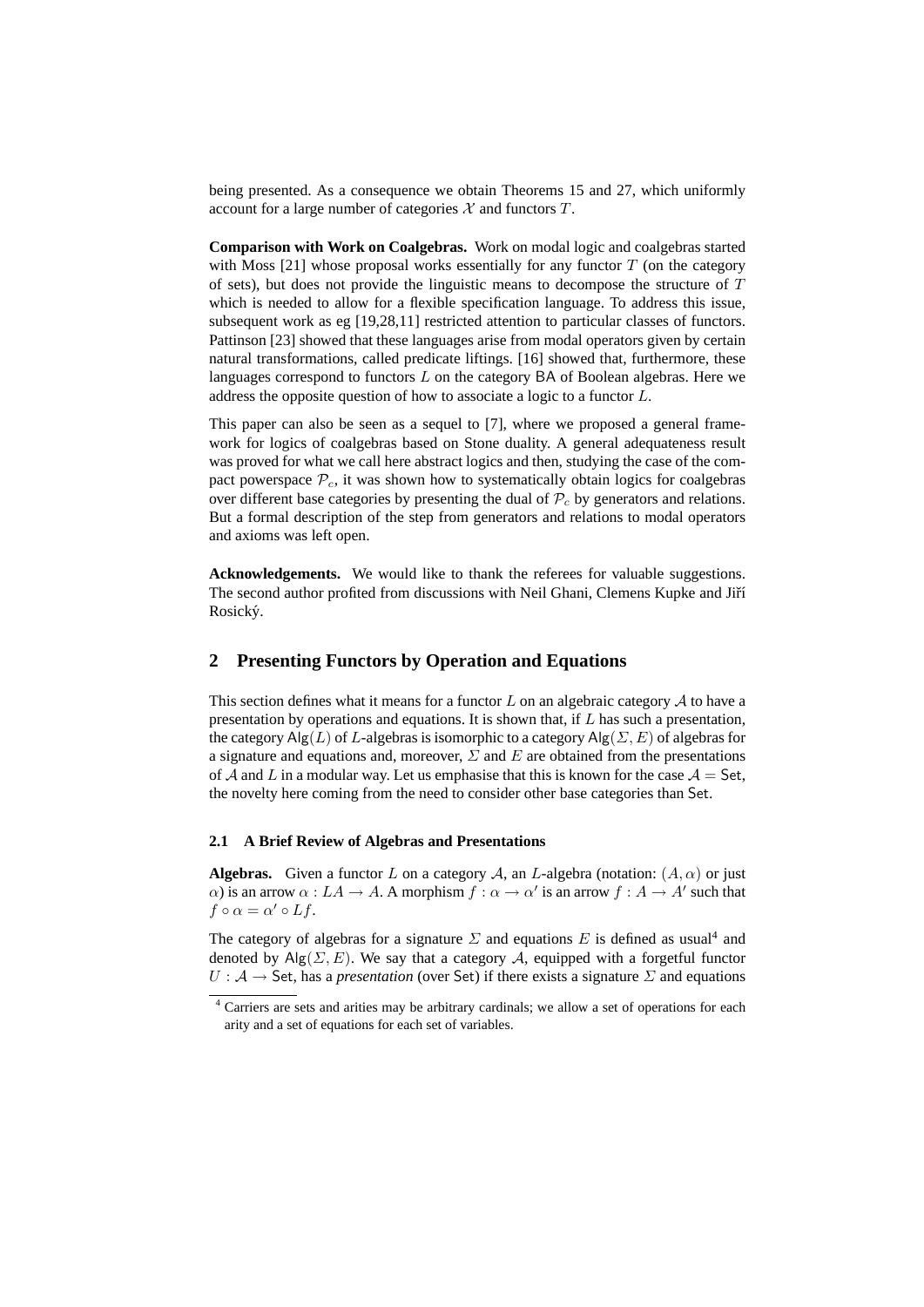E such that A is concretely<sup>5</sup> isomorphic to Alg( $\Sigma, E$ ). A (or more precisely  $U : A \rightarrow$ Set) is *monadic* iff A has such a presentation and  $U : A \rightarrow$  Set has a left adjoint (ie free algebras exist). The left adjoint of  $U$  is denoted by  $F$  throughout ( $FX$  is the free algebra over  $X$  and  $UFX$  is the set of terms over  $X$  quotiented by the equations). Examples: The category of complete Boolean algebras has a presentation but is not monadic, whereas the category of complete atomic Boolean algebras is monadic (and dually equivalent to Set); see [12].

**Presenting Algebras by Generators and Relations.** The following is tailored towards Section 2.2, for more see Vickers [31]. Suppose we have a monadic functor  $U : A \rightarrow$ Set with left-adjoint  $F$ . Then the counit

$$
\varepsilon_A: FUA \to A
$$

gives us a canonical (albeit not economical) presentation of A, namely generated by the elements of UA and quotiented by the kernel  $\{(t, s) | \varepsilon_A(t) = \varepsilon_A(s)\}\$  of  $\varepsilon_A$ . These presentations are useful to describe operations on algebras. Unfortunately we have only space for one example.

**Example 1 (modal algebras).** A modal algebra, or Boolean algebra with operator (BAO), is the algebraic structure required to interpret (classical) modal logic which consists of propositional logic plus a unary modal operator  $\Box$  preserving finite conjunctions. Modal algebras are therefore algebras for the functor  $V : BA \rightarrow BA$ , where  $VA$ is defined by generators  $\Box a, a \in A$ , and relations  $\Box \top = \top$ ,  $\Box(a \land a') = \Box a \land \Box a'$ .

Note that in the example above, the symbol  $\Box$  appears in two roles. First we said that  $\Box$ is a unary operator. But when we considered  $\Box a$  as a generator, ' $\Box a$ ' was just a formal symbol. This observation will lead to Definition 6.

**Remark 2.** The fact that, in the example above,  $\mathcal{V}$  is on BA (and not on Set) takes care of the propositional part of modal logic. The definition of  $VA$  can be phrased more abstractly by saying that the insertion of generators  $UA \rightarrow UVA$ ,  $a \mapsto \Box a$  is a universal finite-meet preserving function, that is,



for all  $B \in BA$  and all finite-meet preserving functions  $f : UA \rightarrow UB$  there is a unique Boolean algebra morphism  $f^{\sharp}: \mathcal{V} A \to B$  with  $U f^{\sharp}(\Box a) = f(a)$ . From this observation it is straightforward to show that  $\text{Alg}(\mathcal{V})$  is indeed isomorphic to the category of modal algebras as usually defined (see eg [15, Definition 2.2.2], [4, Definition 5.19]).

**Definition 3 (presentation by generators and relations).** Let  $U : A \rightarrow$  Set be monadic (see p.3) with left adjoint F. A *presentation*  $\langle G, R \rangle$  consists of a set of 'generators' G and a set of 'relations'  $R \subseteq UFG \times UFG$ .

<sup>&</sup>lt;sup>5</sup> *Concretely* means that the isomorphism preserves the underlying sets.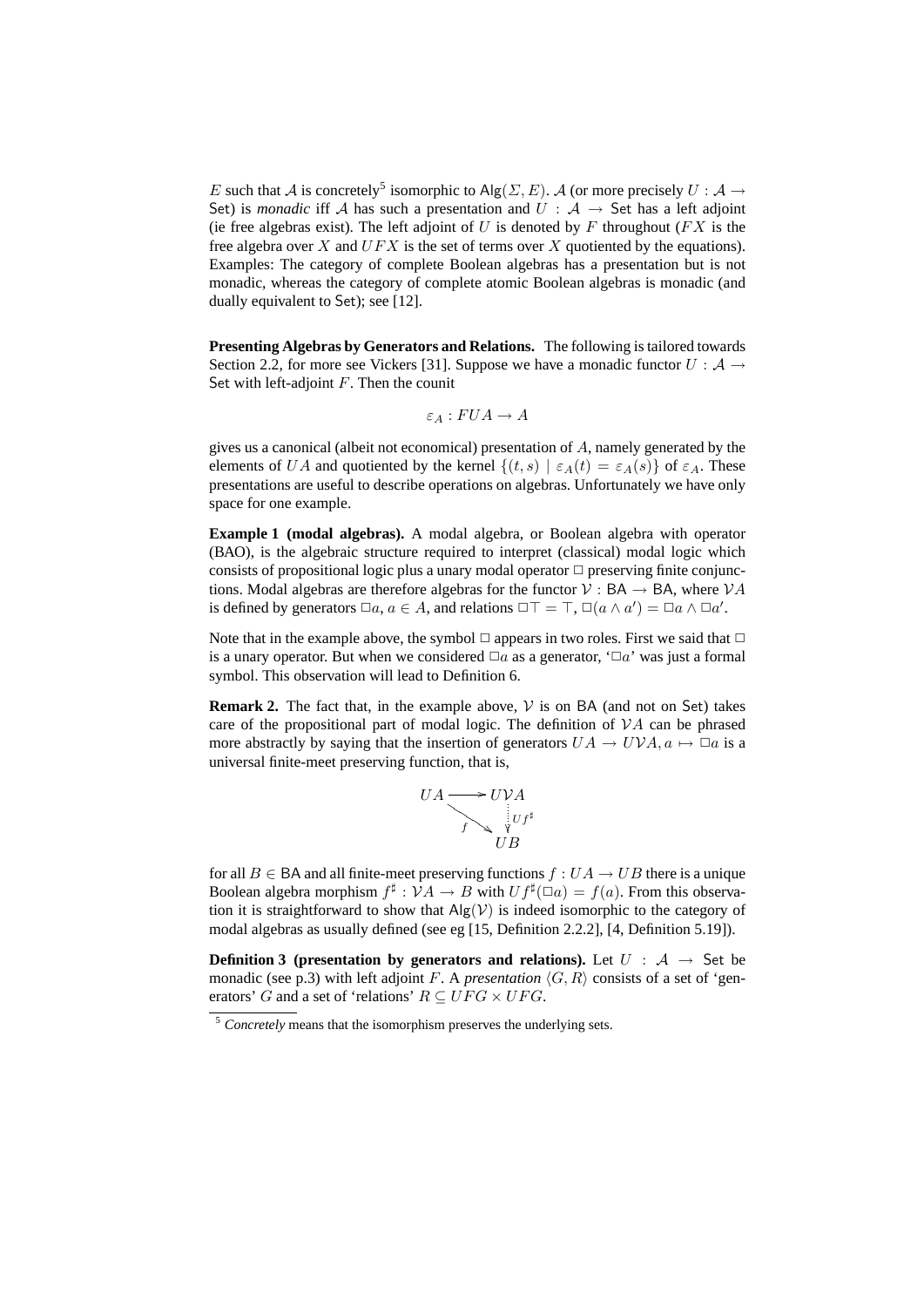**Definition 4 (presented algebra).** Continuing from the previous definition, a morphism  $f : FG \to B$  in A *satisfies the relations*  $R$  if  $(t, s) \in R \Rightarrow Uf(t) = Uf(s)$ . An algebra A is *presented* by  $\langle G, R \rangle$  if



- **–** A comes with an insertion of generators  $q: G \to UA$  (or, equivalently,  $q: FG \to$ A) satisfying the relations R,
- for all *B* ∈ *A* and all *f* : *FG*  $\rightarrow$  *B* satisfying the relations *R* there is a unique  $f^+ : A \to B$  with  $f^+ \circ q = f$ .

**Proposition 5.** Every presentation presents an algebra.

*Proof.* The proof relies on the fact that, as a category monadic over Set, A has coequalisers. The object presented by  $\langle G, R \rangle$  is given by the coequaliser

$$
FR \frac{\pi_1^{\sharp}}{\pi_2^{\sharp}} FG \stackrel{q}{\longrightarrow} A.
$$

where  $\pi_1^{\sharp}, \pi_2^{\sharp}$  come from the projections  $\pi_1, \pi_2: R \to UFG$ . More concretely, q is the quotient wrt the smallest congruence containing R.

#### **2.2 Presenting Functors by Operations and Equations**

Example 1 above shows how the functor  $V : BA \rightarrow BA$  is described using generators and relations. In order to obtain a modal logic from that description, one has to upgrade the set of formal symbols  $\square a$  to a unary operator  $\square$  and, similarly, the relations  $\square(a \wedge a)$  $a'$ ) =  $\Box a \land \Box a'$  to equations in variables a, a' (Definition 6). Moreover, the presentation of  $VA$  is the 'same' for all A. This will be crucial for the move from a presentation to a logic: The modal operators (ie the generators) and the axioms (ie the relations) should depend only on the functor and not on specific algebras (Definition 7).

**Definition 6 (presentation by operations and equations).** Let  $U : A \rightarrow$  Set be monadic with left adjoint F. A *presentation of a functor*  $L : A \rightarrow A$  by operations and equations consists of

- 1. a set  $\Sigma$  of operations  $\sigma \in \Sigma$  with arities  $n_{\sigma}$  which gives rise to a functor  $G_{\Sigma}$ : Set  $\to$  Set,  $X \mapsto \coprod_{\sigma \in \Sigma} X^{n_{\sigma}},$
- 2. a class C of sets (of variables) and a collection  $E = (E_V)_{V \in \mathcal{C}}$  of equations  $E_V \subseteq$  $(UFG_{\Sigma}UFV)^{2}.$

A presentation is called *finite* if  $\Sigma$  only contains operations of finite arity and C contains only finite sets.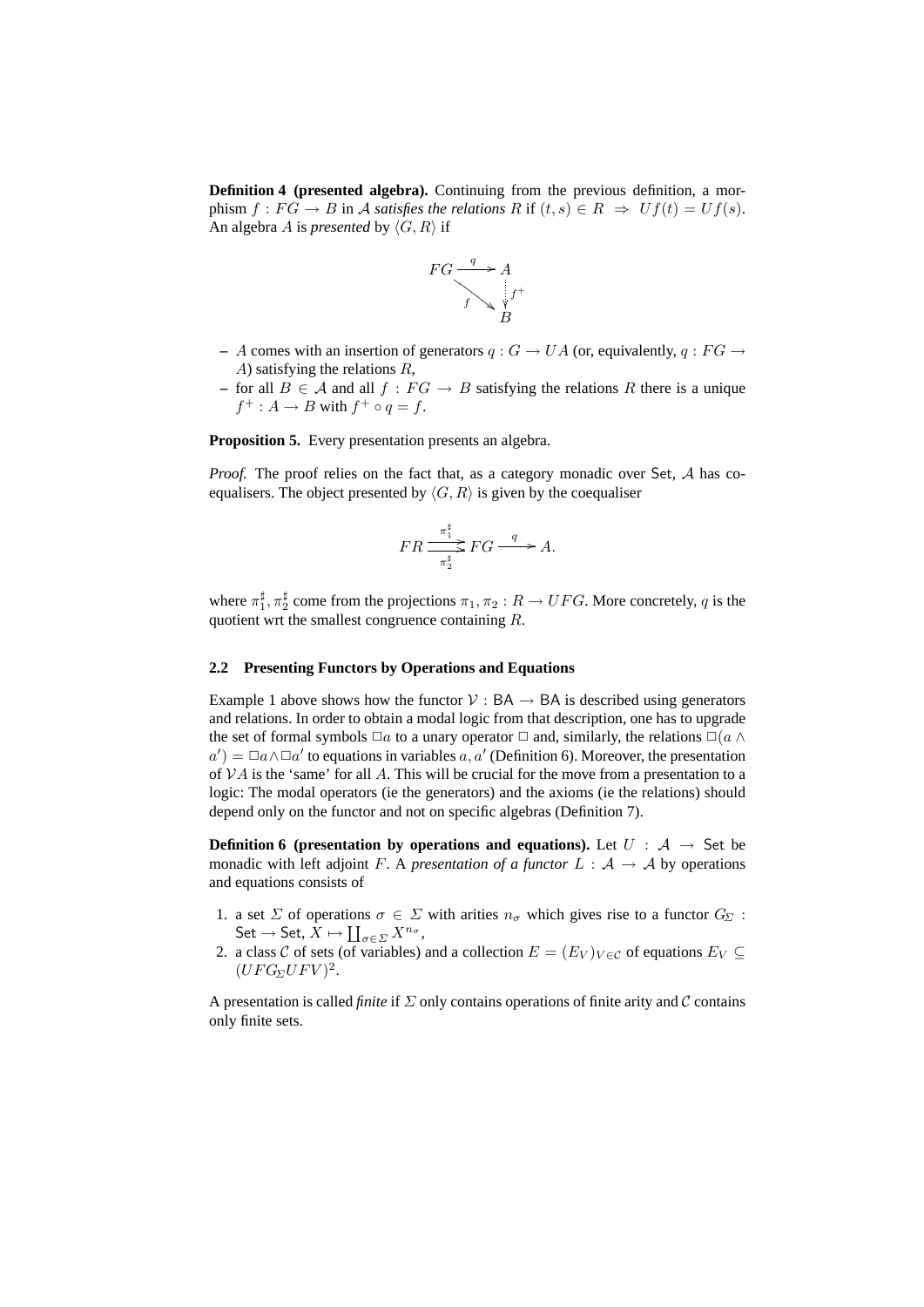**Definition 7 (presented functor).** Continuing from the previous definition, a morphism  $f : FG_{\Sigma}UA \to B$  *satisfies the equations* E if for all  $V \in \mathcal{C}$  and all  $v : FV \to A$ it holds  $(t, s) \in E_V \Rightarrow (f \circ FG_\Sigma Uv)(t) = (f \circ FG_\Sigma Uv)(s)$ . A natural transformation  $f: FG_{\Sigma}U \to L$  satisfies the equations if  $f_A$  satisfies the equations for all  $A \in \mathcal{A}$ . A functor L is *presented* by  $\langle \Sigma, E \rangle$  if

$$
FG_{\Sigma}UFV \xrightarrow{FG_{\Sigma}Uv} FG_{\Sigma}UA \xrightarrow{q_A} LA
$$
  
\n $f \searrow \psi f^+$   
\n $B$ 

- L comes with a natural transformation, called insertion of generators,  $q: G_{\Sigma}U \rightarrow$ UL (or, equivalently,  $q: FG_{\Sigma}U \rightarrow L$ ) satisfying the equations E,
- **–** for any  $B \in \mathcal{A}$  and morphism  $f : FG_{\Sigma}UA \rightarrow B$  satisfying the equations  $E$  there is a unique morphism  $f^+ : LA \to B$  such that  $f^+ \circ q_A = f$ .
- **Remark 8.** 1. Roughly speaking, if  $A$  represents a finitary logic, we will need  $C$  to only contain finite sets of variables. But for infinitary logics, a typical requirement for an operator  $\Box$  in  $\Sigma$  would be to preserve all meets, which is expressed by equations  $\bigwedge_{v \in V} \Box v = \Box \bigwedge_{v \in V} v$  where V runs through all cardinals.
- 2. Here we explain the format of the equations  $E_V \subseteq (UFG_\Sigma U F V)^2$ .
	- $E_V \subseteq (UFG_\Sigma U F V)^2$  means that the terms appearing in equations may freely use the operations for A but do not contain nested occurrences of operations from Σ.
	- **–** Intuitively, this format arises from our interests in logics that describe coalgebras for a *functor* T. In contrast to coalgebras for a comonad, the coalgebra map  $\xi : X \to TX$  encodes what the transition system  $(X, \xi)$  can perform in *one* step. From this point of view, the format  $E_V \subseteq (UFG_{\Sigma}UFV)^2$  of the axioms E is not a restriction, but formalises that we do *not need* nested modalities to describe a single transition (nested modalities describe sequences of transition steps).
	- **–** Technically, equations of the form  $E_V \subseteq (UFG_\Sigma U F V)^2$  suffice since the terms to be quotiented are all in  $UFG_{\Sigma}UA$ . The reason to exclude more general equations is Theorem 15.
- 3. Using the approach of Linton [20] and Rosický [26], one can show that  $\text{Alg}(L)$ can always be described by operations and equations over  $A$ . But in that approach the arities describing  $\text{Alg}(L)$  are objects in A and not cardinalities in Set. In other words, what our approach adds here is that under Definition 7 one does obtain a presentation not only of  $\text{Alg}(L)$  over A but also of  $\text{Alg}(L)$  over Set (Theorem 15). The latter is essential to get logics as in Section 5.
- 4. A presentation of  $\text{Alg}(L)$  over Set cannot be expected to exist in general, because monadic functors are not closed under composition: Even if  $\text{Alg}(L) \rightarrow \mathcal{A}$  and  $A \rightarrow$  Set are monadic, the composition  $\text{Alg}(L) \rightarrow$  Set need not be so. This is discussed in detail in Kelly and Power [14]. For our purposes, our approach has the advantage that we obtain a presentation of  $\text{Alg}(L)$  modularly from presentations of A and L (Theorem 15). Moreover, we do not insist on  $\text{Alg}(L)$  having free algebras.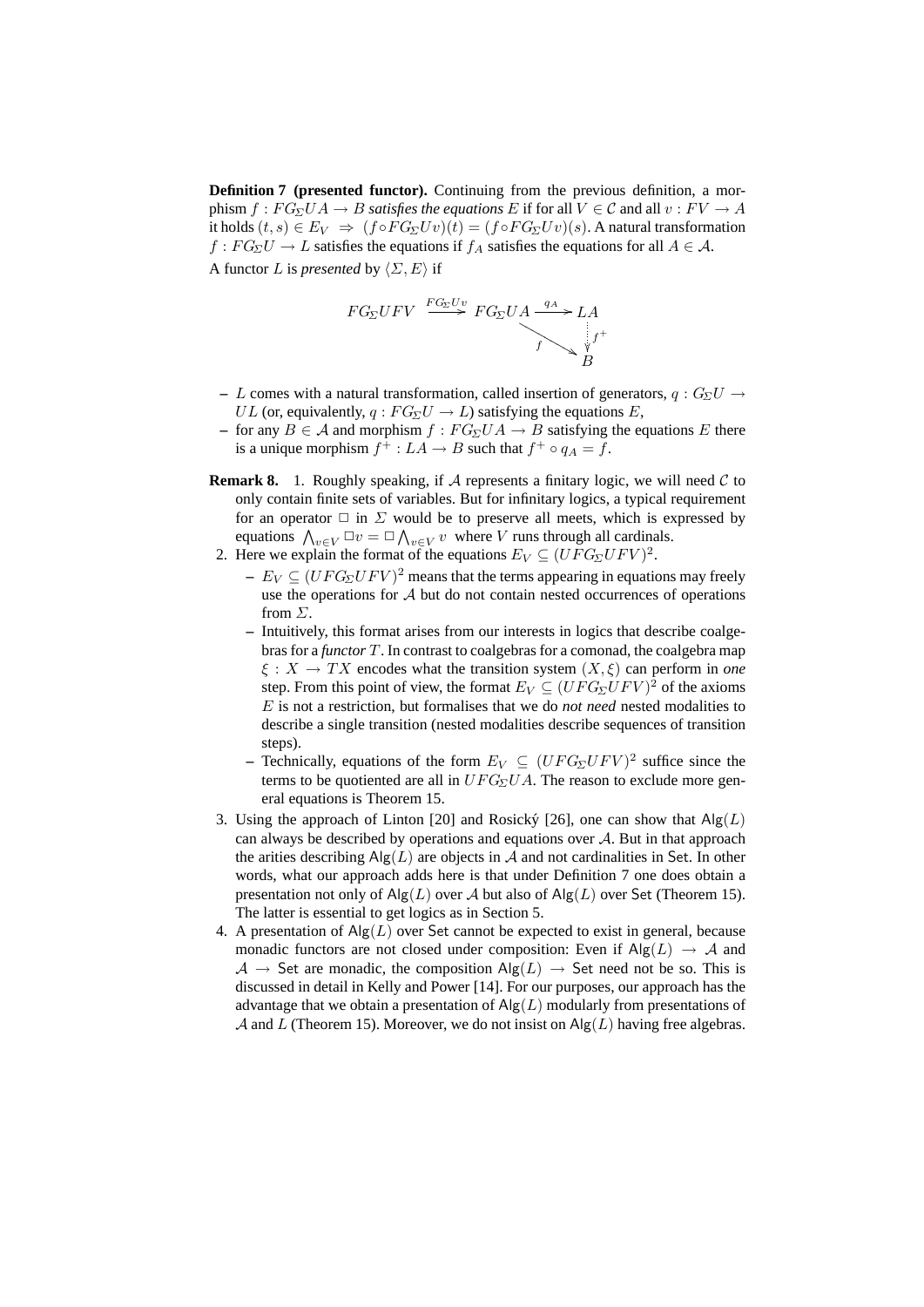- 5. Example 1 seems to suggest that one could express the interplay of the modal and Boolean operators by a distributive law between the functor L describing the modal operators and the monad  $UF$  describing the Boolean operators. This approach does not work as L is not even defined on underlying sets but only on algebras.
- 6. An approach based on monads would not be appropriate because we do not want to insist that  $\text{Alg}(L)$  has free algebras. (For an example where  $\text{Alg}(L)$  doesn't have free algebras although  $A$  has, take  $A$  to be the category of complete atomic Boolean algebras and  $L$  the dual of the powerset.)

Definition 7 will allows us to present  $\text{Alg}(L)$  by composing a presentation of A with a presentation of L, see Theorem 15. Logically, this corresponds to extending a basic propositional logic (which presents  $A$ ) with modal operators and modal axioms (which present L). This is also the idea underlying the following examples.

- **Example 9.** 1. As mentioned already in the introduction, to define a functor L by describing LA by generators and relations is a common technique. In all of the cited  $[12,13,25,31]$  the given presentations are in fact presentations of L by operations and equations. The reason to make this notion explicit here is to have a uniform translation from presentations to logics that works for functors  $L$  in general (see Theorems 15 and 27).
- 2. The functor  $V$  of Example 1 is presented by a signature containing one unary operation  $\Box$ , that is,  $G_{\Sigma}X = X$ . Further,  $V = \{v_0, v_1\}$ ,  $C = \{V\}$ , and, writing  $\therefore$  =  $\therefore$ instead of ' $(\cdot, \cdot)$ ',  $E_V = {\square \top = \top, \square (v_0 \wedge v_1) = \square v_0 \wedge \square v_1}.$
- 3. The functor  $V$  above is the dual of the powerspace on Stone. Other type constructors on Stone are studied in [18] (called Vietoris polynomial functors) and their duals on BA are all presentable by operations and equations.
- 4. The Kripke polynomial functors on Set (including powerset) of [11] have duals on complete atomic Boolean algebras, which have a presentation. The description of the dual of the finite (or compact) powerspace on posets and sets in [7] also provides examples of presentations of functors.

**Proposition 10.** Each presentation presents a functor.

*Proof.* Given a presentation  $\langle \Sigma, E \rangle$  we define the functor L on objects A as

$$
FE_V \xrightarrow{\pi_1^{\sharp}} FG_{\Sigma} UFV \xrightarrow{FG_{\Sigma}U_{\Sigma}} FG_{\Sigma}UA \xrightarrow{q_A} LA \tag{2}
$$

where  $q_A$  is the joint coequaliser of all pairs  $(FG_\Sigma U v \circ \pi_1^{\sharp}, FG_\Sigma U v \circ \pi_2^{\sharp})$  where  $v$ ranges over arrows  $FV \rightarrow A$ . The universal property of LA gives the action of L on morphisms and the naturality of  $q_A$ .

**Proposition 11.** The functors that have a presentation are closed under composition.

*Proof (Sketch).* Consider  $L_1$  and  $L_2$  with presentations  $(\Sigma_1, E_1), (\Sigma_2, E_2)$ . Then  $L_1L_2$ is presented by  $(\sum_{i \in n} n_i)$ -ary operations  $\sigma((t_i)_{i \in n})$  where  $\sigma \in \Sigma_1$  is *n*-ary and the  $t_i$ are  $n_i$ -ary  $\Sigma_2$ -terms in  $UFG_{\Sigma_2}V$ . The equations  $s((t_i)_{i\in n}) = s'((t_i')_{i\in n})$  are all those that can be obtained from the equations  $s = s'$  derivable from  $E_1$  and then substituting terms  $t_i = t'_i$  (with identities derivable from  $E_2$ ).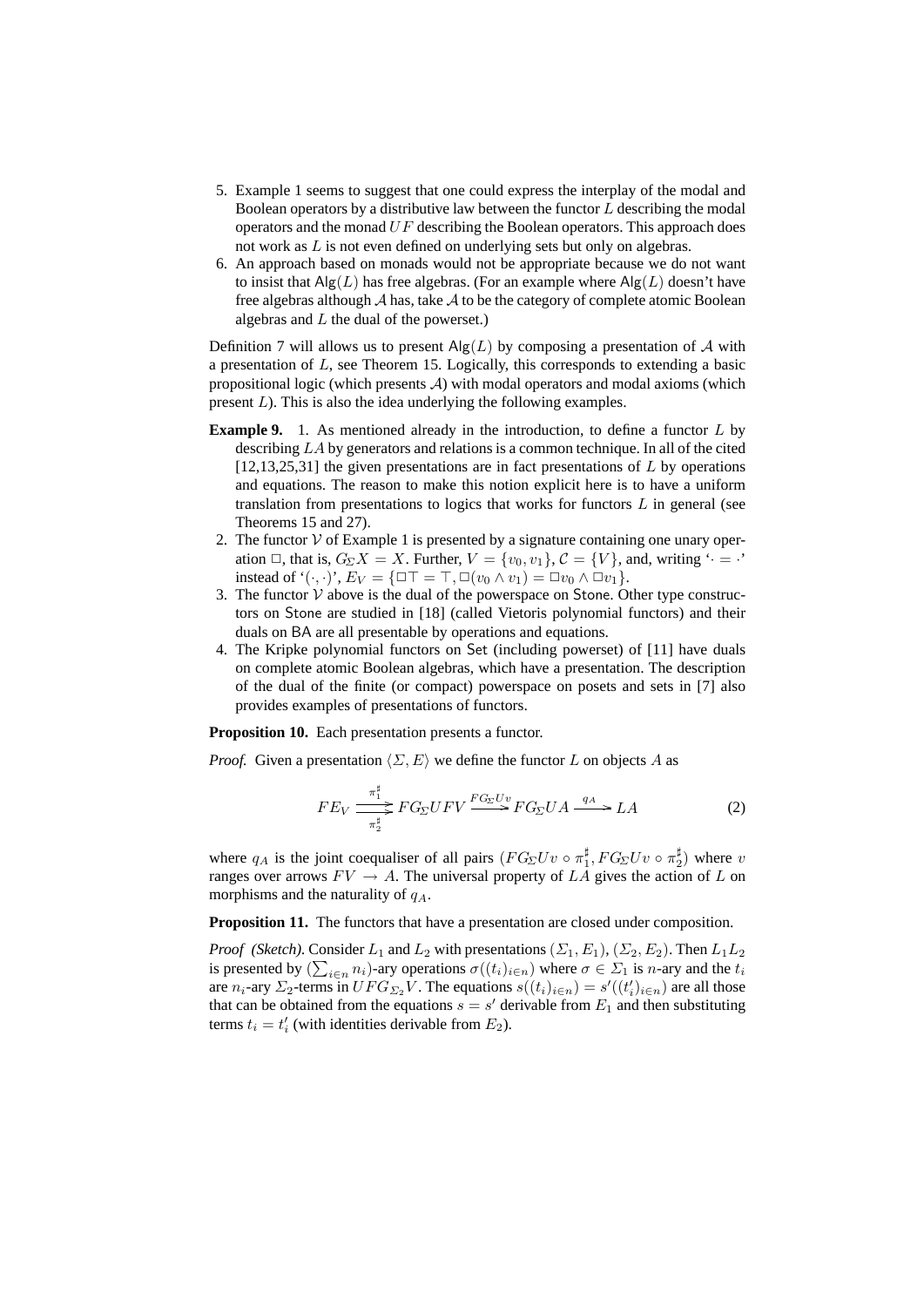**Remark 12.** The proposition shows that we can build up presentations modularly. The construction in the proof has the disadvantage though, that (many) new operations and equations have to be introduced. In practice, therefore, one would rather introduce an additional sort with the benefit of using exactly the operations and equations of the two original presentations. This is as in, eg, [1,27,11,9,30] and will be detailed elsewhere.

Although we are not interested in the case  $A =$  Set as such, the following shows that Definition 6 is natural: Up to a size restriction, any functor on Set has a presentation. In particular

**Proposition 13.** A functor on Set has a finite presentation if and only if it is finitary.

*Proof.* If an endofunctor L on Set is given as in Diagram (2), then it is not difficult to show that it preserves filtered colimits, given that  $F, U$ , and  $G$  do so and the sets V are finite. Conversely, given a finitary L, we obtain  $\Sigma$  and E as follows [24, 1.5]. For  $\Sigma$  we let each element in Ln be an n-ary operation,<sup>6</sup> that is,  $G_\Sigma X = \coprod_{n<\omega} Ln \times$  $X^n$ . Further,  $V = \{v_i \mid i < \omega\}$ ,  $\mathcal{C} = \{V\}$  and  $E_V = \{(Lf(\sigma))(v_0, \ldots, v_{m-1}) =$  $\sigma(v_{f(0)}, \ldots v_{f(n-1)}) \mid n \lt \omega, \sigma \in Ln, f : n \to m$ . The natural transformation  $q_A : G_\Sigma U A \to L A$  then maps  $n < \omega, \sigma \in L n$ ,  $f : n \to A$  to  $Lf(\sigma) \in L A$ .

If we do not insist on  $A =$  Set, the two notions become different as the second part of the proof does not generalise. A general characterisation of the functors having a finite presentation will be given elsewhere.

We still have to show how functors that are presentable by operations and equations give rise to logics. Since  $A$  is monadic over Set, we can assume that we a have a presentation of A as a category of algebras  $\text{Alg}(\Sigma_{\mathcal{A}}, E_{\mathcal{A}})$  given by a signature  $\Sigma_{\mathcal{A}}$  and equations  $E_A$ .

**Definition 14** ( $\Sigma_A + \Sigma_L$ ,  $E_A + E_L$ ). Let  $\mathcal{A} \cong \text{Alg}(\Sigma_A, E_A)$  and  $L : \mathcal{A} \to \mathcal{A}$  be presented by  $\langle \Sigma_L, E_L \rangle$ . Denote by  $\Sigma_A + \Sigma_L$  the disjoint union of the signatures and by  $E_A + E_L$  the disjoint union where equations in  $E_A$  and  $E_L$  are understood as equations over  $\Sigma_A + \Sigma_L$ .<sup>7</sup>

 $E_A + E_L$  is a sound and complete (equational) logic for L-algebras:

**Theorem 15.** *Let*  $A \cong \text{Alg}(\Sigma_A, E_A)$  *be monadic and*  $\langle \Sigma_L, E_L \rangle$  *a presentation of* L :  $\mathcal{A} \to \mathcal{A}$ . Then  $\text{Alg}(\Sigma_{\mathcal{A}} + \Sigma_L, E_{\mathcal{A}} + E_L)$  *is isomorphic to*  $\text{Alg}(L)$ .

*Proof (Sketch).* Write  $\Sigma = \Sigma_A + \Sigma_L$ ,  $E = E_A + E_L$ . Consider  $\alpha : LA \to A$ . The corresponding  $\Sigma$ -algebra A has carrier  $UA$  and the interpretation  $\sigma^A$  of operations  $\sigma \in$  $\Sigma_L$  is given by  $(UA)^{n_{\sigma}} \to UFG_{\Sigma_L}UA \stackrel{Uq_A}{\to} ULA \stackrel{U\alpha}{\to} UA$ . A satisfies the equations

<sup>&</sup>lt;sup>6</sup> Writing Ln we assume that n is the set  $\{0, \ldots n-1\}$ .

<sup>&</sup>lt;sup>7</sup> Strictly speaking,  $E_L$  was defined on equivalence classes of  $\Sigma_A$ -terms. Formally, one obtains the new  $E_L$ , denoted  $E'_L$ , as follows. Let  $T_{\Sigma A}V$  be the set of  $\Sigma_A$ -terms over V. Consider a half-inverse m of the quotient  $T_{\Sigma_A} G_{\Sigma_L} T_{\Sigma_A} V \to U F G_{\Sigma_L} U F V$  (m chooses a representative for each equivalence class). Then  $E'_L = \{ (m(t), m(s)) \mid (t, s) \in E_L \}.$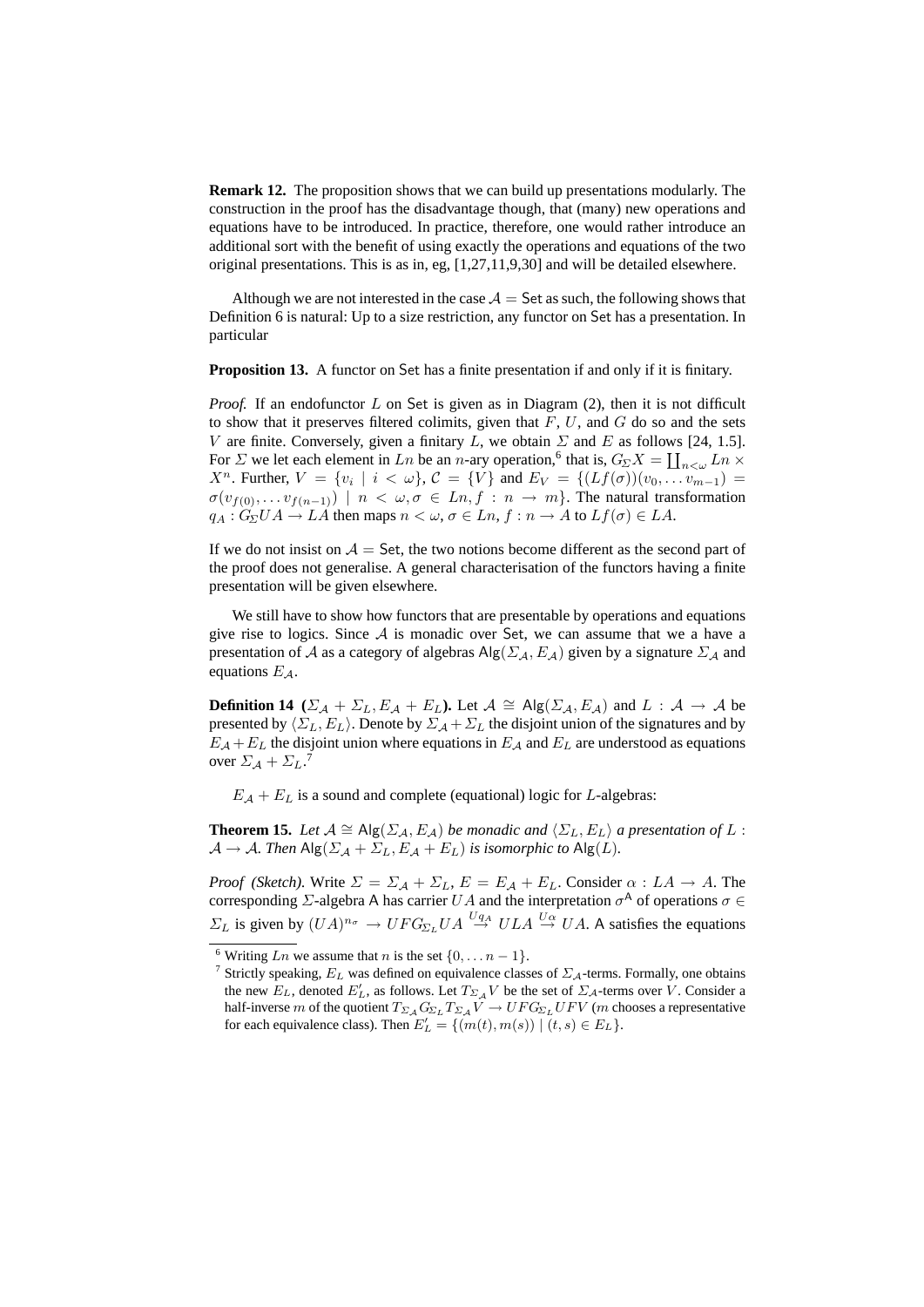$E_A$  because A does. A satisfies the equations  $E_L$  because  $q_A$  does (Definition 7) and because of the format  $(E_L)_V \subseteq (UFG_{\Sigma_L}UFV)^2$ .

Conversely, every  $(\Sigma, E)$ -algebra A is also an algebra in A. We then obtain, from the operations in  $\Sigma_L$ , a function  $G_{\Sigma_L}UA \to UA$ , ie a morphism  $f : FG_{\Sigma_L}UA \to A$ . Since A satisfies the equations  $E<sub>L</sub>$  we obtain by the universal property of Definition 7 a morphism  $\alpha = f^+ : LA \to A$ .

**Remark 16.** 1. Without requiring  $(E_L)_V \subseteq (UFG_{\Sigma_L}UFV)^2$  in Definition 7, Lalgebras would not need to satisfy the equations  $E_L$ .

- 2. We do not insist that  $\text{Alg}(L) \rightarrow \text{Set}$  be monadic (Remark 8.6).
- 3. Assume that  $A =$  Set and that L has a finitary presentation. Then Theorem 15 and Proposition 13 specialise to the well-known result that  $\text{Alg}(L)$  is a variety that can be described by equations without nesting of operation symbols, see [3, Section III.3.2, III.4.3]. Let us remark that [3] does not have the notion of a presentation of a functor. We need it here to generalise from Set to other monadic categories A.

# **3 A Brief Review of Coalgebras and Stone Duality**

**Coalgebras** Given a functor T on a category X, a T-coalgebra (notation:  $(X, \xi)$  or just  $\xi$ ) is an arrow  $\xi: X \to TX$  in X. A morphism  $f: \xi \to \xi'$  is an arrow  $f: X \to X'$ such that  $Tf \circ \xi = \xi' \circ f$ .

Throughout the paper it will be the case that  $\mathcal X$  is the category Set of sets and functions or some category of topological spaces or domains. It makes therefore sense to speak of the elements, or *states*, of some  $X \in \mathcal{X}$ . We say that two states  $x, x'$  of  $\xi : X \to TX$ and  $\xi' : X' \to TX'$  are *behaviourally equivalent* or *bisimilar* if there are coalgebra morphisms f, f' with  $f(x) = f(x')$ . This notion of bisimilarity agrees with the standard one in all cases we are aware of.

**Stone Duality** We sketch some background on Stone duality. It may be skipped and consulted later. A *topological space*  $(X, \mathcal{O})$  is a set X together with a collection  $\mathcal O$  of subsets of X closed under finite intersections and arbitrary unions. Elements  $a \in \mathcal{O}$  are called *open* sets. A function  $(X, \mathcal{O}) \to (X', \mathcal{O}')$  is *continuous* if  $f^{-1}$  preserves opens, that is, restricts to a map  $\mathcal{O}' \rightarrow \mathcal{O}$ . Topological spaces and continuous maps form the category Top. Note that  $f^{-1}$  preserves finite intersections and arbitrary unions.

Abstracting from the set of points  $X$  and axiomatising the algebraic properties of a topology  $\mathcal{O}$ , one arrives at the following notion. A *frame*<sup>8</sup> A is a distributive lattice (with bottom  $\perp$  and top  $\top$ ) with infinite joins satisfying the infinite distributive law  $a \wedge \bigvee C = \bigvee \{a \wedge c \mid c \in C\}$  for all  $a \in A$  and all subsets  $C \subseteq A$ . Frames with functions preserving arbitrary joins and finite meets form the category Frm. Frm has free algebras, in other words, the forgetful functor from Frm to Set mapping each frame to its underlying set is monadic.

<sup>8</sup> The notions 'frame' and 'Kripke frame' come from different areas are not related.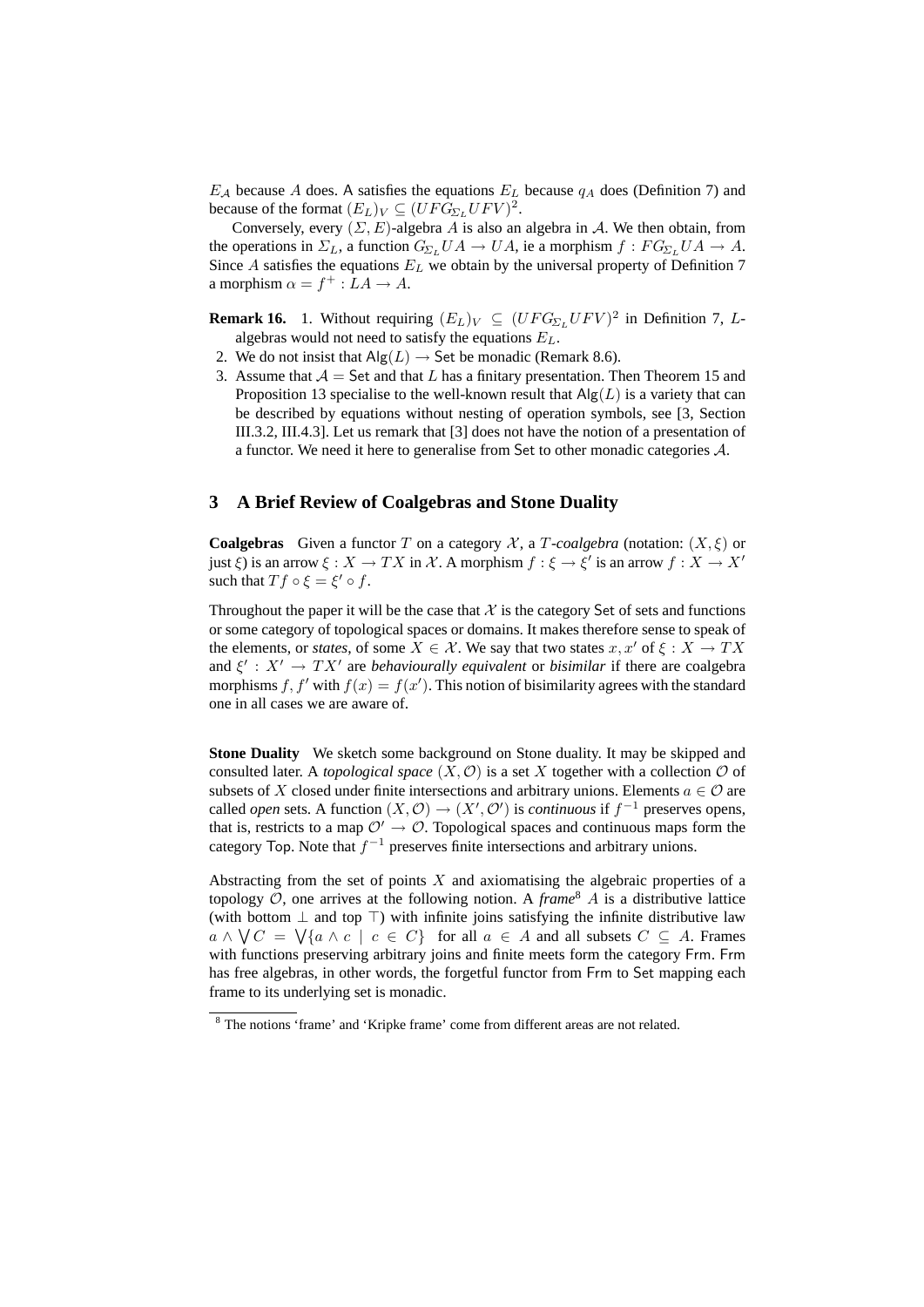There are contravariant functors

$$
\mathsf{Top} \xrightarrow{\mathit{P}} \mathsf{Frm}
$$

 $P(X, \mathcal{O}) = \mathcal{O}, P(f) = f^{-1}$  ('P' since P associates to a space X the algebra of *predicates over X*). If  $(X, \mathcal{O})$  is a discrete topological space, then P is the contravariant powerset functor.  $S(A) = \text{Frm}(A, 2)$ , where 2 is the two element frame (consisting of  $\perp$ ,  $\perp$ ).  $S(A)$  carries the topology generated by the sets, for each  $a \in A$ ,  $\{s \in S(A) \mid$  $s(a) = \top$ .  $S(f) = \lambda s \in S(A)$ .  $s \circ f$ . For example, if A is a Boolean algebra, then SA is the space of ultrafilters over A (ultrafilters represent maximal consistent theories).

**Fact 17.** P, S *are adjoint on the right, that is, there is a bijection, natural in* X *and* A*,*

$$
\mathsf{Top}(X,SA) \cong \mathsf{Frm}(A,PX).
$$

The adjunction restricts to a dual equivalence on the subcategories of spaces  $X$  and frames A for which the units  $X \rightarrow SPX$  and  $A \rightarrow PSA$  are isomorphisms. These spaces and frames are called *sober* and *spatial*, respectively. We will need later that a frame  $A$  is spatial iff

$$
\forall a, a' \in A. (a \nleq a' \Rightarrow \exists s \in SA. (s(a) = \top \& s(a') = \bot)). \tag{3}
$$

The dual equivalence of sober spaces and spatial frames can be restricted to obtain a large number of interesting examples. We mention here only the duality of the categories Stone of Stone spaces and BA of Boolean algebras and the duality of the categories Spec of spectral spaces and DL of distributive lattices. For details and more examples see [12,31,2].

The adjunction can also be 'upgraded' to an adjunction between Top and OFrm, the category of observation frames [5]. It restricts to a dual equivalence for all T0 spaces. We can then include the category of posets into the list of possible topological spaces and treat propositional logics without negation but with infinitary meets [6]. This approach was also used in [7].

### **4 Abstract Logics for Coalgebras**

It is shown that adequate logics for  $T$ -coalgebras are given by the functor  $L$  that is dual to T. This section is independent of Section 2.

**Definition 18 (dual functor).** Let  $P : \mathcal{X} \to \mathcal{A}$  and  $S : \mathcal{A} \to \mathcal{X}$  be a dual equivalence and T a functor on X.  $(L, \delta)$ , or simply L, is called a (or the) dual of T on A if there is a natural isomorphism  $\delta : LP \rightarrow PT$ .

All duals of  $T$  are naturally isomorphic and the canonical one is  $PTS$  (but more interesting are those duals  $L$  that have a purely algebraic description (Definition 7) which does not go via  $\mathcal{X}$ ).  $\delta$  allows us to consider the collection of predicates on a coalgebra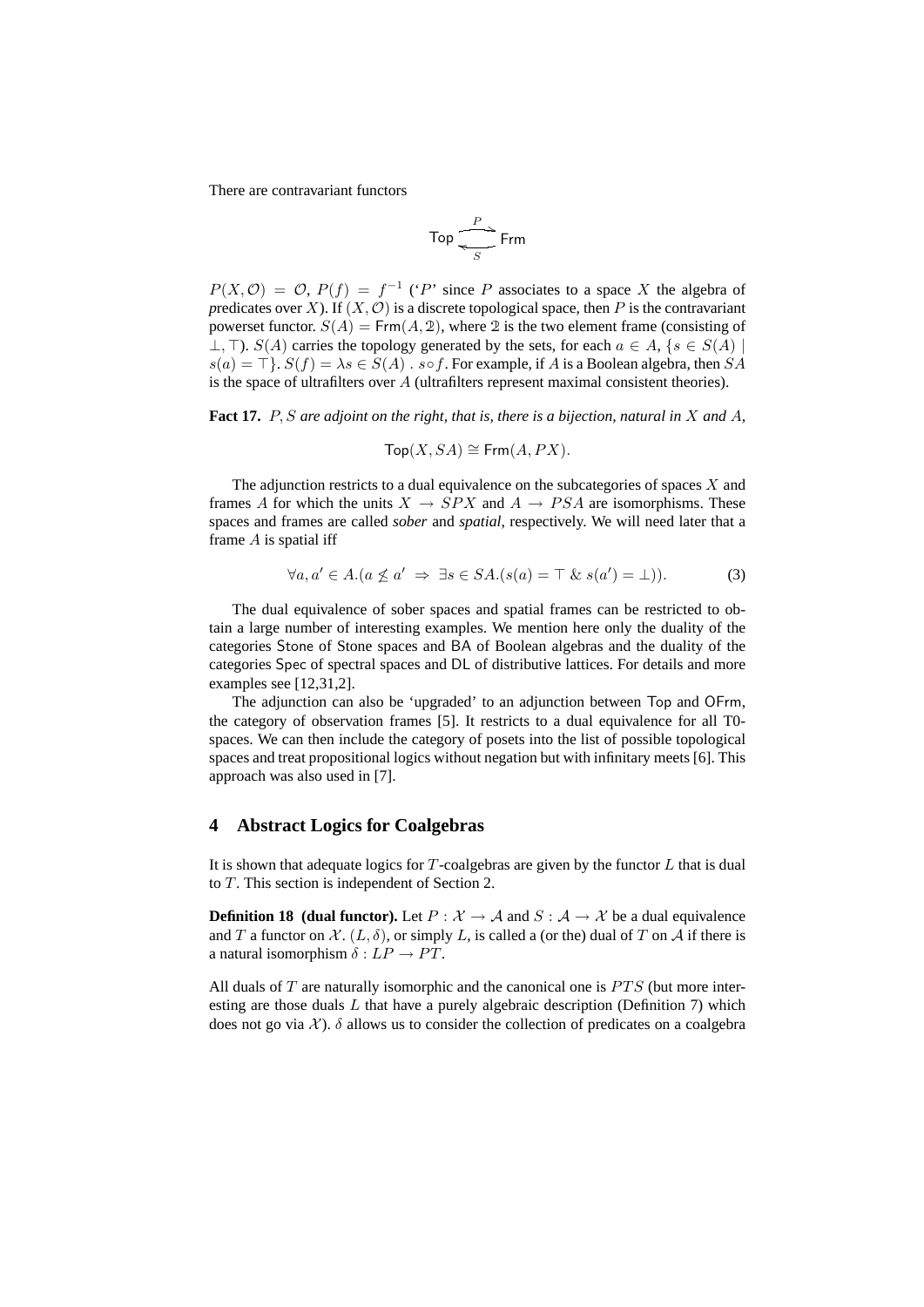as an  $L$ -algebra. That is, we can lift the functors  $P$  and  $S$  to an equivalence of algebras and coalgebras. Explicitly, on objects, the lifted  $P$  and  $S$  are given as

$$
\tilde{P}(X,\xi) = LPX \xrightarrow{\delta_X} PTX \xrightarrow{P\xi} PX
$$

$$
\tilde{S}(A,\alpha) = SA \xrightarrow{S\alpha} SLA \cong SLPSA \xrightarrow{(S\delta S)_A} SPTSA \cong TSA
$$

In order to interpret the dual equivalence connecting  $A$  and  $X$  as a duality between a logical calculus and its semantics, we need to more specific. *For the remainder of the paper* we will be working in the situation described by the following diagram



where we assume that

- the dual equivalence between  $X$  and  $A$  arises from the adjunction of Top and Frm (or Top and OFrm) by restricting to subcategories (see Section 3),
- **–** L is dual to T (see Definition 18),
- **–** A is monadic (see p.3),
- **–** Alg(L) → A has a left adjoint (ie Alg(L) has free algebras).

Let us emphasise that the last requirement is not essential [7]. But it simplifies the presentation considerably, as we can now take the initial algebra in  $\text{Alg}(L)$  as a canonical set of propositions. We consider this algebra of propositions as an *abstract logic for* T*-coalgebras*, see Definition 21.

**Definition 19** (Prop(*Var*)). Denote by Prop(*Var*) the (carrier of the) free L-algebra over Var and call the elements of  $\text{Prop}(Var)$  propositions over variables in Var.

The algebraic semantics is defined in the usual way. Recall that there is a bijection between functions  $Var \rightarrow UA$  and morphisms Prop(Var)  $\rightarrow A$ .

**Definition 20 (algebraic semantics).** The algebraic semantics  $\varphi^{A,h}$  of  $\varphi \in \mathsf{Prop}(Var)$ wrt an algebra  $A \in \mathsf{Alg}(L)$  and a valuation of variables  $h: Var \to UA$  is  $\varphi^{A,h} =$  $h^{\#}(\varphi)$  where  $h^{\#}$ : Prop(*Var*)  $\to A$  is the unique extension of h. Alg(L)  $\models (\varphi \leq \psi)$ if  $\varphi^{A,h} \leq \psi^{A,h}$  for all algebras A and all  $h: Var \rightarrow UA$ .

To each coalgebra  $(X, \xi)$  we can associate via  $\tilde{P}$  the algebra of propositions over X. This gives the coalgebraic semantics.

**Definition 21 (coalgebraic semantics).** The semantics  $[\varphi]_{(X,\xi,h)}$  of a formula  $\varphi \in$ Prop(Var) wrt a coalgebra  $(X, \xi) \in \text{Coalg}(T)$  and a valuation  $h : Var \rightarrow PX$  is given by  $[\![\varphi]\!]_{(X,\xi,h)} = \varphi^{\tilde{P}(X,\xi),h}.$  We write  $\mathsf{Coalg}(T) \models (\varphi \vdash \psi)$  if  $[\![\varphi]\!]_{(X,\xi,h)} \subseteq [\![\psi]\!]_{(X,\xi,h)}$ for all coalgebras and all valuations.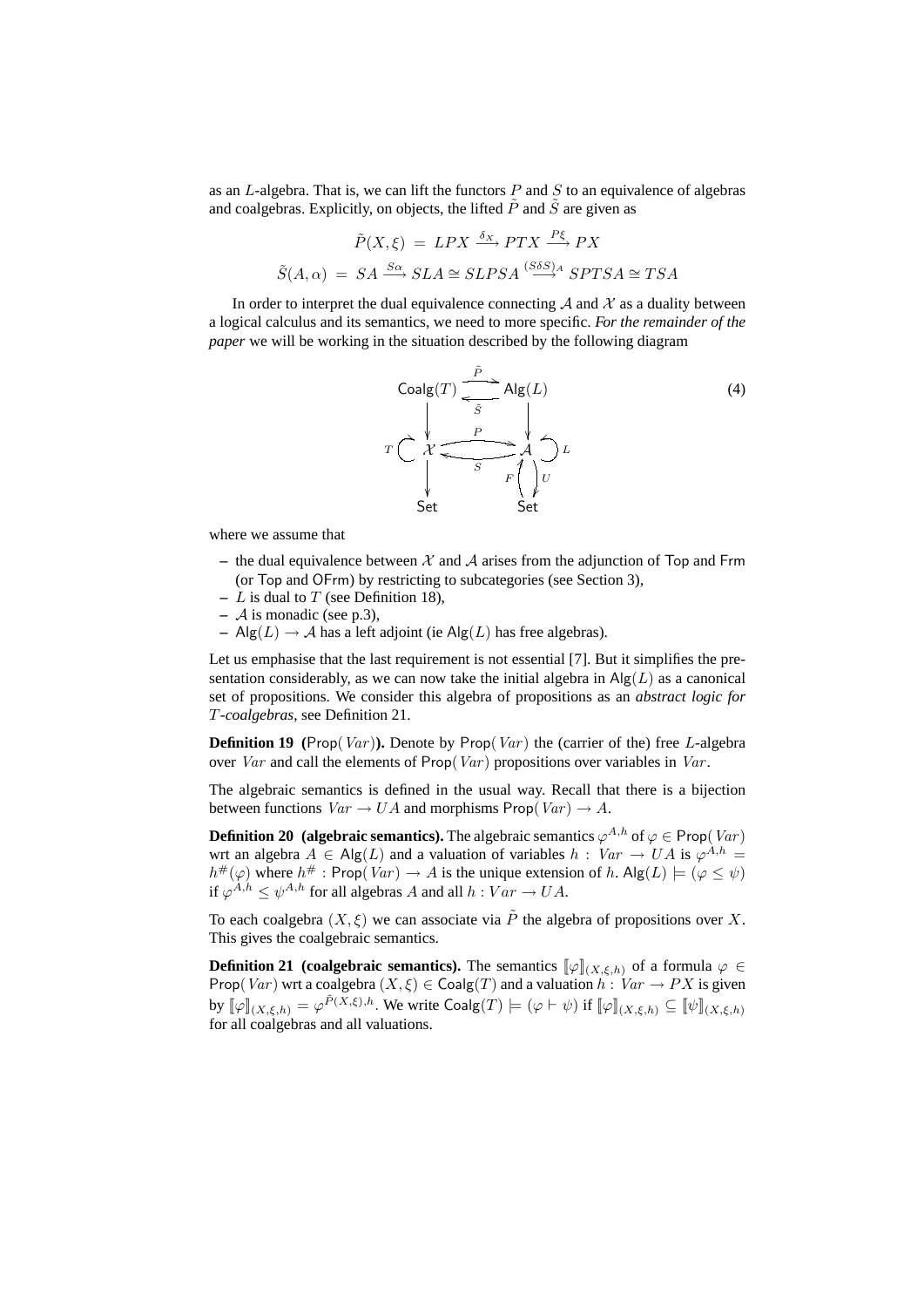The following proposition can be extended to account for propositions with variables if the notion of bisimulation is appropriately adapted. But we will restrict ourselves to

**Proposition 22.** Propositions in  $\mathsf{Prop}_{\emptyset}$  are invariant under bisimilarity.

*Proof.* We have to show that, given a coalgebra morphism  $f : (X, \xi) \to (X', \xi')$  and  $x \in X$ , that  $x \in [\![\varphi]\!]_{(X,\xi)} \Leftrightarrow f(x) \in [\![\varphi]\!]_{(X',\xi')}$ . This follows directly from the universal property of the initial algebra  $\mathsf{Prop}_{\emptyset}$ .

The essence of completeness wrt to the coalgebraic semantics is:

**Proposition 23.**  $\mathsf{Alg}(L) \models (\varphi \leq \psi) \Leftrightarrow \mathsf{Coalg}(T) \models (\varphi \vdash \psi).$ 

*Proof.* '  $\Rightarrow$  ' (soundness) is immediate. For '  $\Leftarrow$  ' (completeness) assume  $\neq_{\text{Alg}(L)}$  $\varphi \leq \psi$ , ie  $\varphi \not\leq \psi$  in Prop(*Var*). Since Prop(*Var*) is spatial (see (3)), there is x in  $\widetilde{S}(\text{Prop}(Var))$  such that  $x \in [\![\varphi]\!]_{\text{Prop}(Var)}$  and  $x \notin [\![\psi]\!]_{\text{Prop}(Var)}$ .

**Proposition 24.** Prop<sub> $\emptyset$ </sub> is expressive. That is, if two elements  $x, x'$  of two coalgebras  $(X, \xi), (X', \xi')$  are not bisimilar, then there is  $\varphi \in \mathsf{Prop}_{\emptyset}$  such that  $x \models \varphi \Leftrightarrow x' \not\models \varphi$ .

*Proof.* Without loss of generality, let us assume that  $x, x'$  are two different elements of the final coalgebra  $(Z, \zeta)$ . The two points can be distinguished by a proposition since Prop<sub> $\emptyset \rightarrow P(Z,\zeta)$  is surjective and PZ is a T0-space.</sub>

To summarise the section, we have seen how to obtain an adequate logic for Tcoalgebras (where  $T$  is an arbitrary functor on a category  $\mathcal X$  satisfying the conditions summarised under Diagram (4)): Just consider as formulae the elements of the initial Lalgebra where  $L$  is the dual of  $T$ . We called this logic abstract as these formulae do not have much structure. For example, modal operators, an explicit inductive construction of the set of formulae and a logical calculus are still missing.

# **5 Concrete Logics for Coalgebras**

We can now combine the abstract logics from Section 4 with the presentations of functors of Section 2. Assuming that  $L$  has a presentation, Theorem 15 gives us an equational calculus for  $\text{Alg}(L)$ . Via the coalgebraic semantics of Definition 21 this yields an equational logic for T-coalgebras, which is adequate by Propositions 22 to 24 and concrete in the sense that we have the equational calculus for reasoning about the coalgebras.

In this section, we translate the equational logic of Theorem 15 to a modal logic. In the case of  $A = BA$  (which corresponds to adding a modal logic to classical propositional logic) this is particularly simple: An equation  $t = s$  corresponds to the modal formula  $t \leftrightarrow s$ . As we are interested also in  $A = DL$  (and various subcategories), we do not assume here that the logics have implication. We therefore use in the modal logics the notation  $\varphi \vdash \psi$  to represent the algebraic  $\varphi \leq \psi$ . As it is clear from Definition 21,  $\vdash$  corresponds to local consequence in the terminology of modal logic.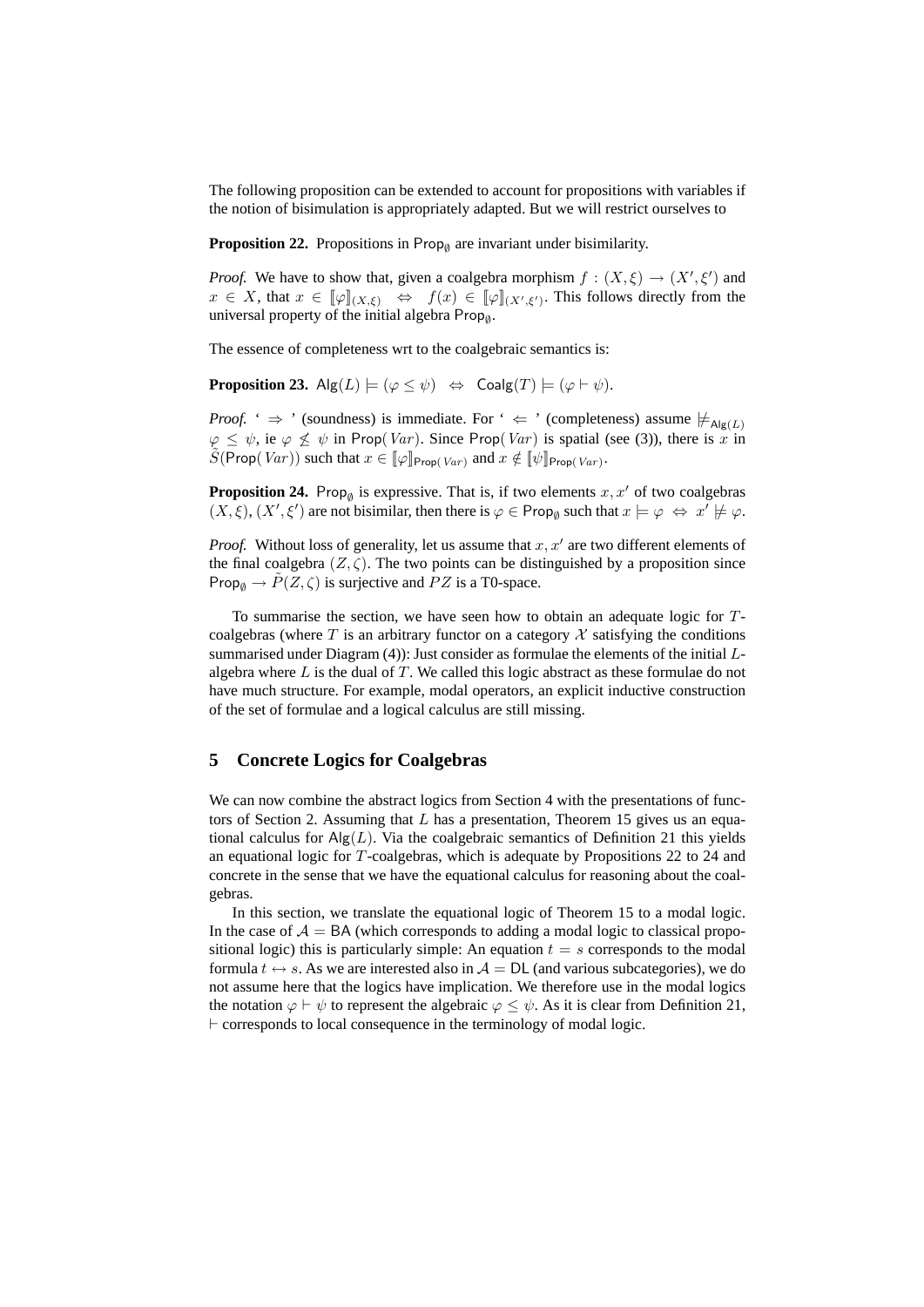**Definition 25 (modal logic for T-coalgebras).** Let  $\mathcal{X}$  and  $\mathcal{A}$  be categories as described in Diagram (4) and T a functor on  $X$ . Assume that the dual  $L$  of T has a presentation  $\langle \Sigma_L, E_L \rangle$  (Definition 7) and let  $\mathcal{A} \cong \text{Alg}(\Sigma_{\mathcal{A}}, E_{\mathcal{A}})$ . Operations in  $\Sigma_{\mathcal{A}}$  are called propositional connectives and operations in  $\Sigma_L$  are called modal operators. Following established notation, we write modal operators  $\sigma \in \Sigma_L$  as  $[\sigma]$ . We define

**Formulae** The set of formulae over a set Var of propositional variables is the smallest set containing Var and closed under operations in  $\Sigma_A$  and  $\Sigma_L$ .

**Sequents** A sequent  $\varphi \vdash \psi$  consists of two formulae  $\varphi, \psi$ .

- **Axiom Schemes** Each equation  $\varphi = \psi$  in  $E_A$  or  $E_L$  gives rise to axiom schemes  $\varphi \vdash \psi$  and  $\psi \vdash \varphi$ . An axiom is obtained from an axiom scheme by replacing the variables<sup>9</sup> with formulae.
- **Calculus** We use  $\varphi + \psi$  as an abbreviation for  $\varphi + \psi$  and  $\psi + \varphi$ . The rules have to guarantee that  $+$  is an equivalence relation. Moreover, for each n-ary operator  $\sigma \in \Sigma_A + \Sigma_L$ , we have the congruence rule

$$
\frac{\varphi_i + \psi_i \quad 0 \le i < n}{\sigma(\varphi_i) + \sigma(\psi_i)}
$$

**Semantics** Given a coalgebra  $(X, \xi)$  and a valuation  $h : Var \rightarrow PX$ , the semantics  $[\![\varphi]\!]_{(X,\xi,h)}$  of a formula is defined inductively on the structure of formulae. For an *n*-ary modal operator  $\sigma \in \Sigma_L$  its semantics is given by (for  $\delta$  see Definition 18)

$$
(UPX)^n \longrightarrow G_{\Sigma_L}UPX \xrightarrow{q_{PX}} ULPX \xrightarrow{U\delta_X} UPTX \xrightarrow{UP\xi} UPX
$$

mapping  $(\llbracket \varphi_i \rrbracket_{(X,\xi,h)})_{0 \leq i < n}$  to  $\llbracket [\sigma](\varphi_i) \rrbracket$ .

**Remark 26 (other approaches to modal logics for coalgebras).** Apart from Moss [21], all subsequent work we are aware of (as eg [28,11,18,22]) can be casted in terms of so-called predicate liftings as in Pattinson [23]. Predicate liftings give semantics to modal operators for T-coalgebras. They appear here as  $(UPX)^n \to G_{\Sigma_L} UPX \overset{q_{PX}}{\to}$  $ULPX \overset{U\delta_X}{\rightarrow} UPTX$ . It was shown in [16] that any logic given by predicate liftings can be described by a functor  $L$  on BA that has a presentation. Our approach therefore subsumes existing ones. But we have also vastly generalised the previous work by moving from set to other topological categories and from BA to other algebraic categories. Moreover, we established a criterion for functors  $L$  to give rise to an adequate logic.

**Theorem 27.** *Let* L *be a logic for* T*-coalgebras as described in Definition 25. The formulae of* L *are invariant under bisimilarity and* L *is sound, complete and expressive.*

*Proof (Sketch)*. First show that equational deduction is equivalent to deduction in  $\mathcal{L}$ . It then follows from Theorem 15 that Prop(Var) is a quotient of the set of  $\mathcal{L}$ -formulae wrt to the interderivability  $+$  (the so-called Lindenbaum-Tarski algebra of  $\mathcal{L}$ ). Moreover, the coalgebraic semantics (Definition 21) of  $\mathcal L$  is equivalent to the one from Definition 25. Now, having established the relationship between equational and modal logic, soundness and completeness is Proposition 23. Invariance under behavioural equivalence and expressiveness are Propositions 22 and 24, respectively.

 $9$  These are the variables from V, see Definition 7, which are different from the propositional variables from Var.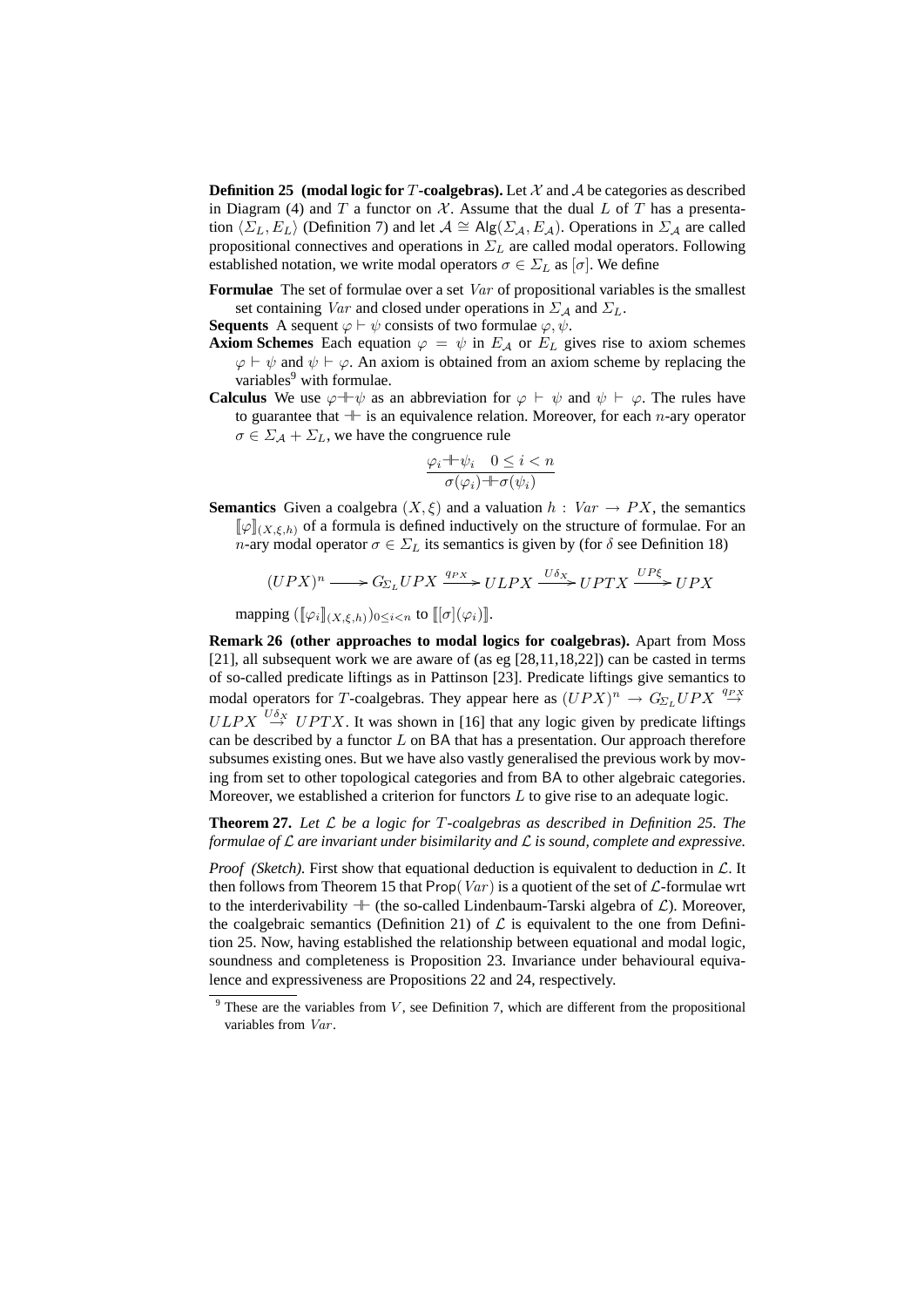**Remark 28.** To keep the presentation in Section 4 simple, we assumed there that  $\text{Alg}(L)$ has free algebras. But, as shown in [7], this assumption is not necessary (neither always desirable: if T is the powerset functor, then  $Coalg(T)$  does not have a final coalgebra and  $\text{Alg}(L)$  does not have an initial algebra). Theorem 27 then still holds (assuming, as in [7], that  $T$  weakly preserves limits of chains).

**Example 29. 1.** In the case of  $A = BA$  one can use  $\rightarrow$  instead of  $\vdash$ . For example, the equational logic for the functor  $V$  (Example 9.2) translates to a modal logic that adds to classical propositional logic the two axiom schemes  $\Box\top \leftrightarrow \top$  and  $\Box(v_0 \land v_1) =$  $\Box v_0 \wedge \Box v_1$ . This is easily seen to be equivalent to the standard calculus of modal logic.

**2.** The logics of [18] can be understood as presentations of the respective functors.

**3.** The presentations of the duals of the Kripke polynomial functors of [11] give rise to the infinitary versions of the logics studied there.

**Example 30.** In [7], we derived in a uniform way the logic for finitely branching transition systems on different topological spaces. The idea was to describe the dual L of the finite  $(= \text{compact})$  powerspace, similarly to Example 1, by generators and relations. The completeness proof of the corresponding logics proceeded by, what we call here, the abstract logic (Section 4) of  $L$ . But the step from the presentation by generators and relations to the logic was not worked out, being routine and tedious. This gap can now be filled by simply appealing to Theorem 27.

## **6 Conclusion and Further Work**

This paper introduced the notion of a functor having a presentation by operations and equations. It explains how generators and relations give rise to modal operators and axioms and leads to Theorems 15 and 27 which give automatic adequateness proofs once a presentation is given. From a mathematical point of view, the work contributes to the question when a category  $\text{Alg}(L)$  has a presentation by operations and equations.

**Further Work 1.** The completeness result relates dual categories as eg BA and Stone or DL and Spec. How completeness wrt Set-coalgebras can be derived from these results is investigated in [17].

**2.** Remark 12 indicated how to compose presentations of functors. A detailed exposition of this important topic is future work.

**3.** Proposition 13 showed that the functors on Set with a finite presentation are precisely the finitary functors. A generalisation of this result to other monadic categories than Set will be given elsewhere.

**4.** An important extension will introduce presentations by operations and implications. These would be necessary to account for some of the functors in, for example, [1].

**5.** In [8] we apply the notion of a functor having a presentation to the extension of distributive lattices with operators. We show that presentations over posets (which amounts to moving from algebras to ordered algebras) are useful to handle monotone operators.

**6.** Another important extension will be to replace Set with a presheaf category  $Set^C$ (which amounts essentially to moving from one-sorted to many-sorted algebras). This will allow us to treat logics with quantifiers or logics for name-passing calculi.